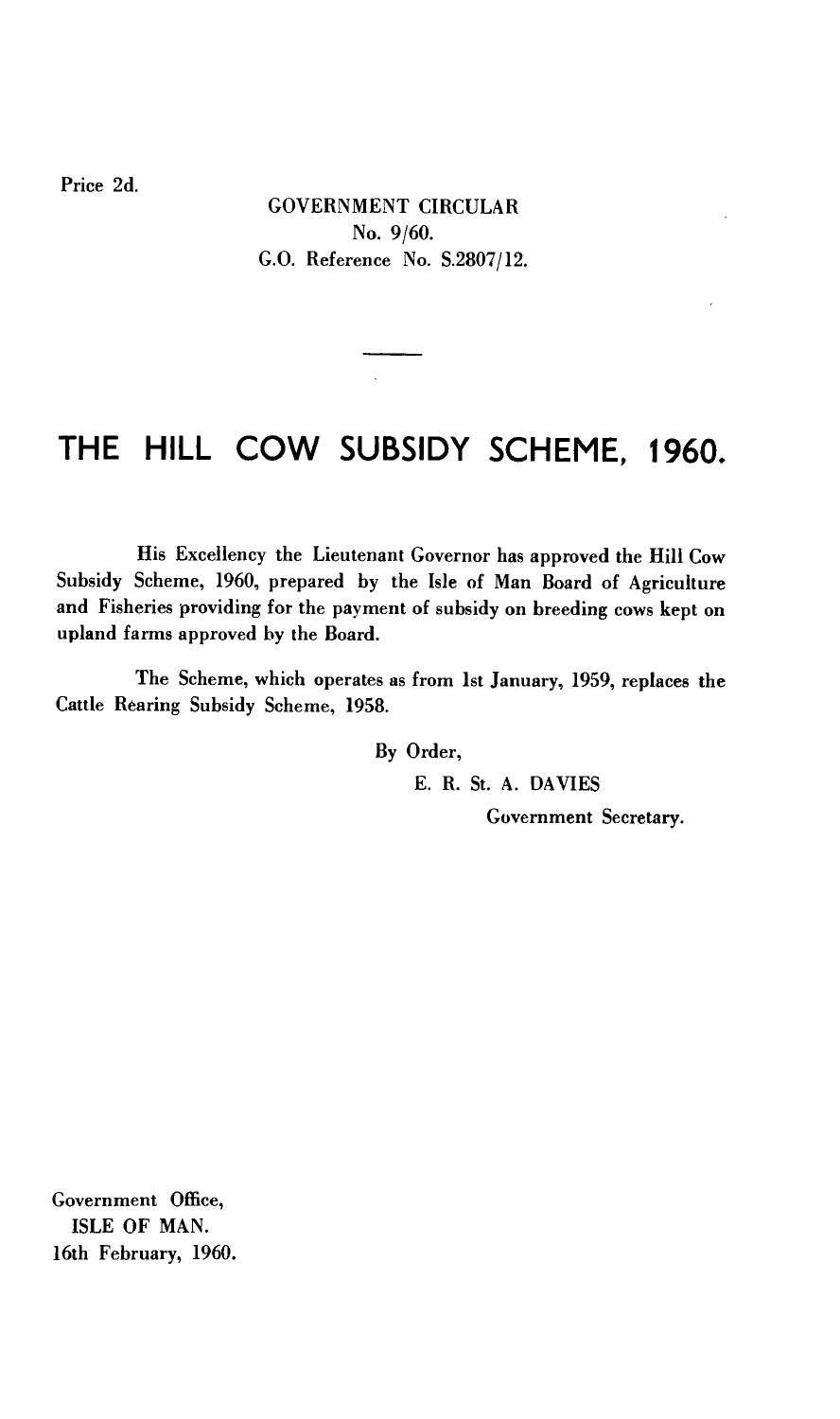## **THE ISLE OF MAN BOARD OF AGRICULTURE AND FISHERIES**

## **THE HILL COW SUBSIDY SCHEME, 1960**

- 1. The objects of the Scheme are :
	- (a) to maintain and secure the improvement of upland farms ;
	- (b) to ensure that full use is made of the stock-carrying capacity of upland farms and to keep such farms in occupation in an economic condition ; and
	- (c) to encourage the home breeding and rearing of cattle on upland farms.

2. The subsidy shall be paid with effect from the 1st day of January, 1959, at the following rates in respect of eligible breeding cows kept on upland farms to be approved as such by the Board.

a. **In respect of the year 1959 £7. 10. 0. per head, and in respect of any subsequent year £10. 0. 0. per head.** Eligible breeding cows (other than cows producing milk for sale and including, in relation to milk produced for sale, cows seasonally dry) owned and kept continuously on an approved upland farm for the qualifying period' by the occupier who lives on the upland farm or on which his agent or servant lives throughout the year and which is cultivated under normal farming practice. Provided that if in the year 1960, or in any subsequent year, the occupier vacates the upland farm during the qualifying period a subsidy shall nevertheless be paid to him under this Scheme at the rate of £5. per head in respect of eligible breeding cows kept continuously on the upland farm from the 1st January to the 12th August during the qualifying period.

<sup>13</sup>**In respect of the year 1959 £5. 5. 0. per head, and in respect of any subsequent year £7. 0. 0. per head.** Eligible breeding cows (other than cows producing milk for sale and including, in relation to milk produced for sale, cows seasonally dry) owned by the occupier of an approved upland farm and kept continuously thereon for the qualifying period ; the upland farm to be cultivated under normal farming practice but on which the dwelling house need not be occupied. Provided that, when found necessary for the maintenance of the breeding cows on the upland farm, fodder grown on the ancillary holding in the occupation of the occupier of the upland farm may be fed to the breeding cows.

3. Applications for the Board's approval of upland farms for the purposes of this Scheme shall be submitted in writing so as to reach the offices of the Board, 3 Hill Street, Douglas, on a date to be specified by the Board.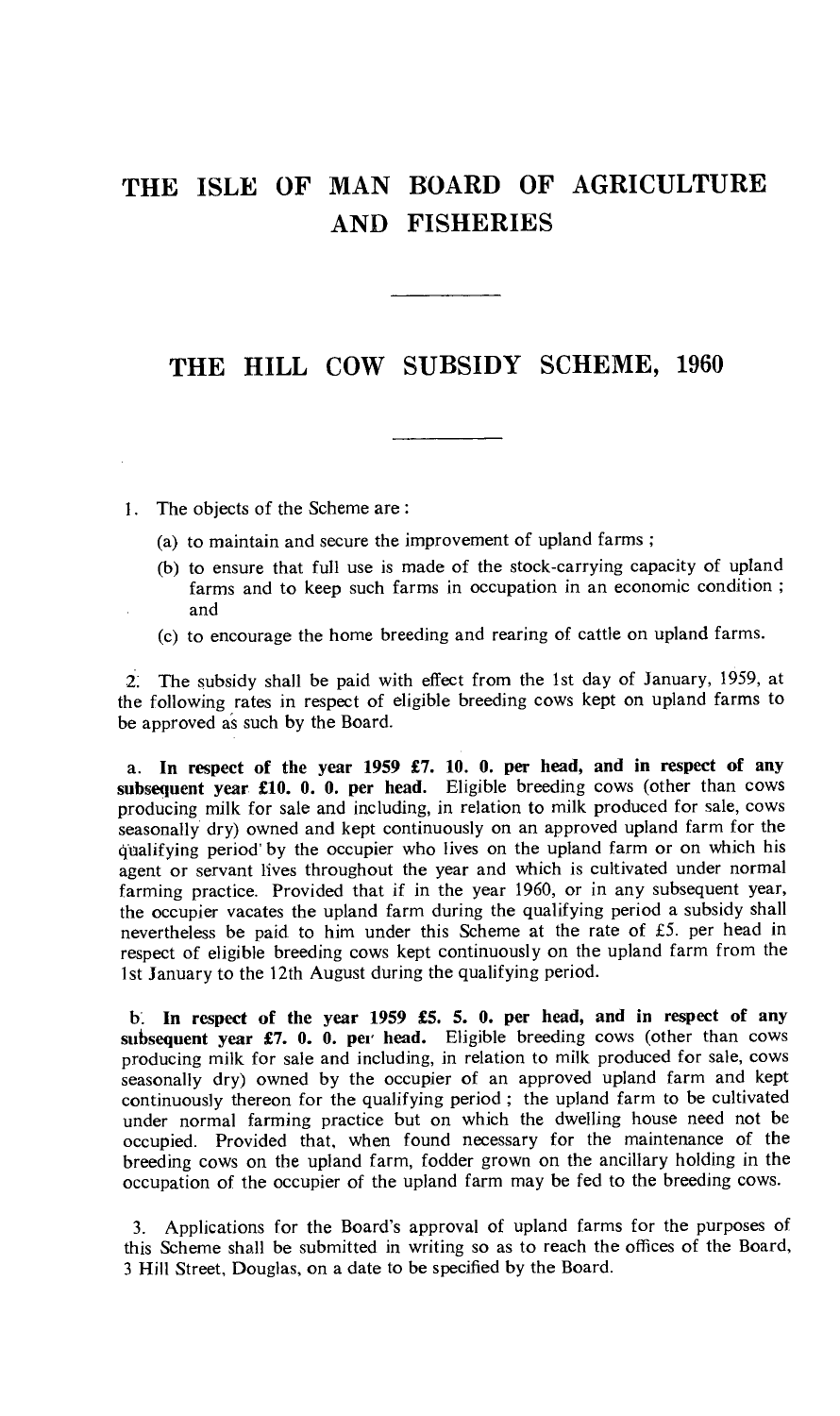Claim and Declaration forms in respect of the subsidy will be sent thereafter by the Board to occupiers of approved upland farms and the form duly completed by the occupier must be returned to the offices of the Board not later than the date specified.

The Board will consider each application on its merits and will decide whether or not the holding is eligible to be approved as an upland farm for the purposes of the Scheme. The decisions of the Board will be final and binding on all parties, but the Board is under no obligation to provide reasons to an applicant for any decision reached.

4. The qualifying period must be continuous and the eligible cows must be kept day and night on the upland farm except that animals may be changed once where it is necessary to take them off the grazings for some good reason, e.g., in preparation for calving or for veterinary treatment provided that the approval of the Board is obtained without delay and that the animals removed are replaced immediately by an equal number of other eligible cows ; otherwise payment of subsidy may be withheld. In special circumstances, exceptions may be allowed to the general rule with regard to continuous grazings, e.g., where cows have to be taken off the grazings for a short time to be tuberculin tested or to be kept apart from or run with a bull. In such cases, the Board will recommend payment of the subsidy, provided that the breeding cows are returned to the grazings as soon as possible.

- 5. (1) Breeding cows must be of a hardy type, capable of living under natural conditions upon upland farms during a full period of twelve months without suffering loss of condition. Breeding cows considered by the Board to be of unsuitable breed or type or not of a satisfactory standard will be disqualified.
	- (2) " breeding cow " means a female bovine animal which has borne a calf during the qualifying period.
	- (3) " qualifying period " means a period of one year commencing on the 1st day of January and ending on the 31st day of December.

6. Subsidy will be payable only to an occupier who has maintained on an approved upland farm throughout the qualifying period not fewer than three eligible breeding cows.

The number of breeding cows kept should not be greater than the number that could in the opinion of the Board normally be maintained on the approved upland farm in good condition and without detriment to the grazing. If application is made for subsidy payment on breeding cows in excess of that number, the amount of the subsidy will be reduced.

7. It is a condition of the payment of subsidy that the occupier shall be required to carry out such improvements (e.g., fencing, surface draining, bracken clearing, liming, re-seeding, etc.), to an upland farm as may be required by the Board, provided that the cost in any one year does not exceed 60 per cent of the total subsidy payment estimated to be payable in respect of that year. Payment of subsidy may be withheld, pending the completion of the work, or, in the event of failure to carry it out, may be reduced by an amount corresponding to the estimated cost.